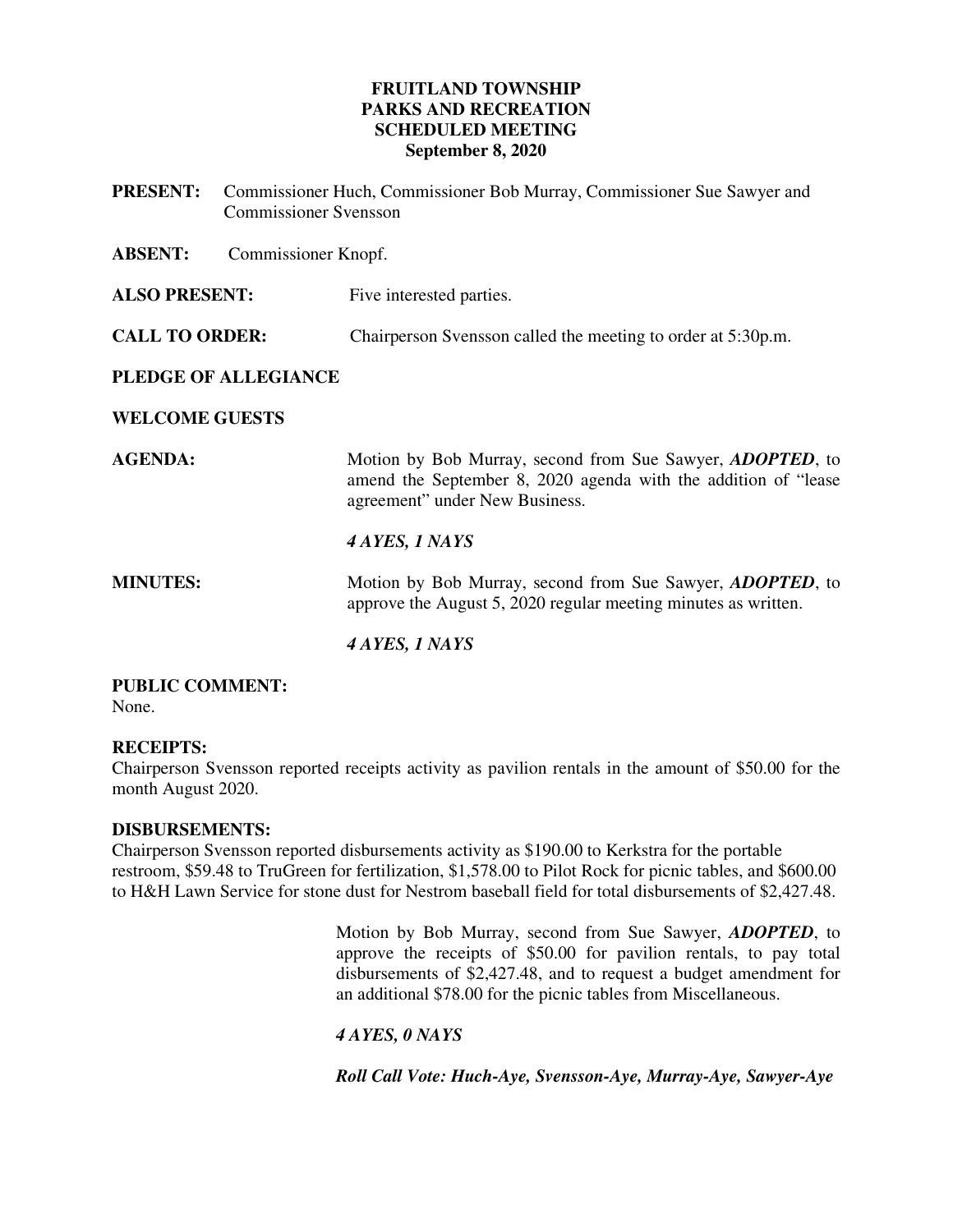#### **UNFINISHED BUSINESS:**

#### **1. Baseball field improvements and presentation**

Motion by Bob Murray, second from Deb Svensson, *ADOPTED*, to suspend Roberts Rules of Order to allow for discussions with Jeremy Loyselle and Jim Colbert from North Muskegon Youth Baseball.

## *4 AYES, 0 NAYS*

Trent Loyselle began by thanking the Commission for allowing their group to use the field.

Jeremy Loyselle and Jim Colbert presented the improvements they made to the baseball field in order for it to be ready. They also said that the maintenance crew has done an outstanding job taking care of the field. They reported that there are four to five busted sprinkler heads, they aren't sure if the scoreboard works because there is a lock on the box, and that they would like to create a Google Calendar of their events to post. Port City Paint donated approximately \$175.00 worth of paint and supplies for painting. They also thanked the Commission as well. The Commission asked whether or not there was anything pressing they needed in order for them to add it to the upcoming budget, but the gentlemen both stated that nothing was necessary. Chairperson Svensson stated that it's better to have some in place, just in case, and to continue improvements so the field stays in good shape.

> Motion by Bob Murray, second from Sue Sawyer, *ADOPTED*, to adopt Roberts Rules of Order to go back into meeting discussions.

## *4 AYES, 0 NAYS*

#### **2. Project update**

Chairperson Svensson questioned as to whether the sprinkler repairs could happen when the winterization of the sprinklers takes place. She will be looking into this possibility.

The Commission agreed to combine the community service event with the October meeting.

 Motion by Deb Svensson, second from Bob Murray, *ADOPTED*, to move the October 5, 2020 meeting to 4:30p.m., the public meeting regarding the Master Plan at 5:00p.m. and the walk through at 5:30p.m.

#### *4 AYES, 0 NAYS*

Chairperson Svensson stated that the Township Board is questioning why a detailed list for the maintenance staff and office staff needs to be in place. She added that if nobody else thinks it's a necessary task to pursue, she would move past it. The Commission agreed to stop pursuing this list.

Chairperson Svensson also reported that she believes the pavilions have been sprayed. The new grill has also been ordered.

Park signage and painting of the lines on the tennis courts will have to be discussed at a future meeting, as Commissioner Knopf was reporting on these items.

Commissioner Murray and Commissioner Sawyer will be walking through the park to look for any trees that could be potential safety issues moving forward. They agreed that they would get rid of any down trees if there is leftover money. It was agreed that there are trees that are overhanging the roadway exiting the park that are a great concern.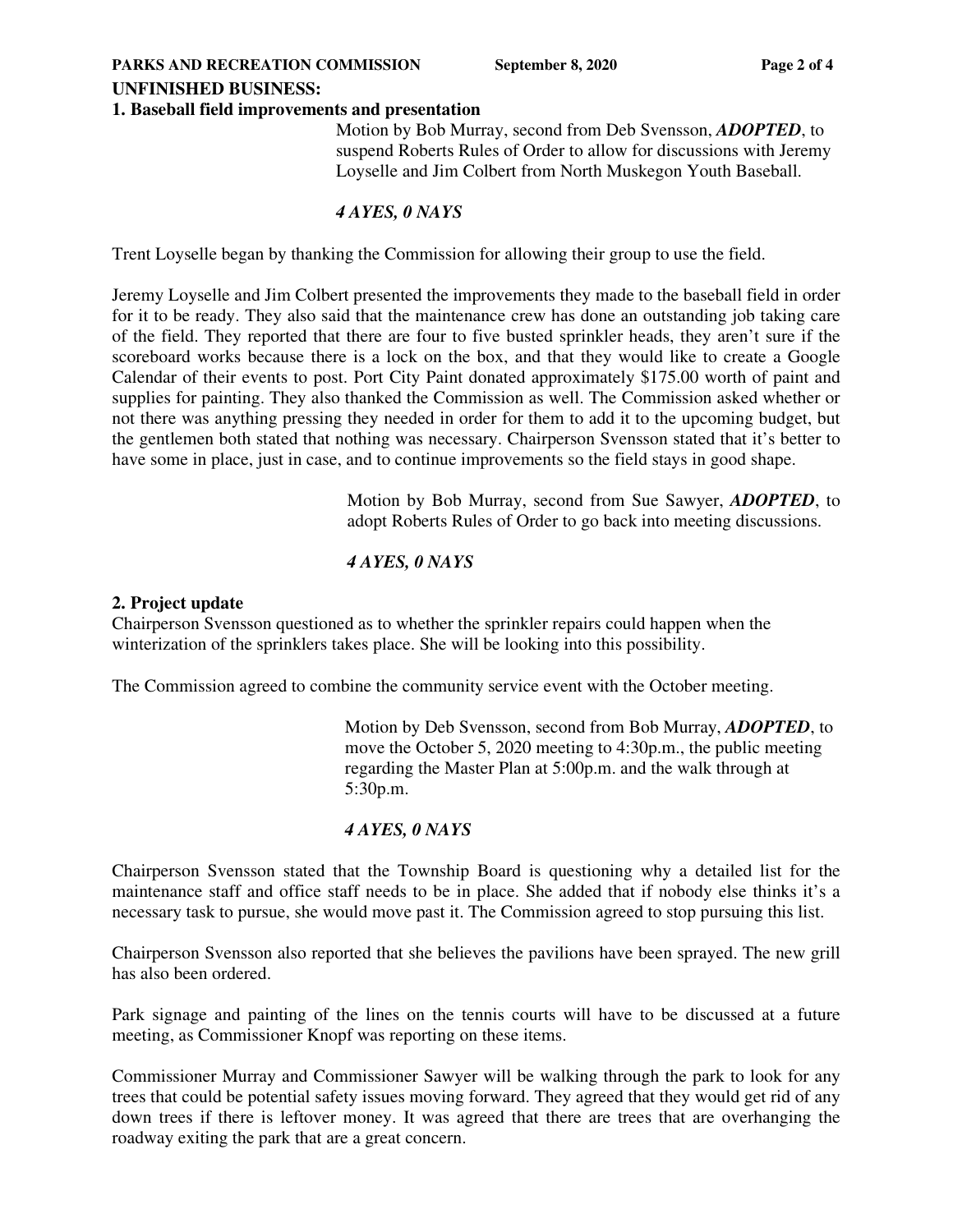#### **PARKS AND RECREATION COMMISSION** September 8, 2020 Page 3 of 4

The pads from the disc golf course have been removed, with the exception of one near the water.

Chairperson Svensson stated that there is still access to Duck Lake Road Park according to the new surveys that were completed.

The new picnic tables have been ordered, and Commissioner Murray will be helping with the placement. He stated that he would email Supervisor Jeske.

The playground has been delivered and will be installed within the next two weeks.

The Commission discussed the chain that is now in place blocking the drive down to the beach area. Commissioner Murray stated that the gate was taken out due to safety, adding that the chain is a safety hazard as well. He stated that something reflective needs to be placed on it, and that he will be reaching out to Supervisor Jeske regarding this matter.

Commissioner Murray also stated that a bike rack was down, but he did his best to get it back up. He also said that a "no lifeguard" sign is down and propped up against a tree that needs to be put back up.

## **3. Project list for 2021-2022**

The Commissioners agreed to continue brainstorming ideas for the upcoming budget. Commissioner Murray stated that he would like to have new posts for the tennis nets added to the budget. He stated that he found some for \$350.00 per set. He also added that the circle drive at Nestrom Road Park needs to be addressed.

## **4. Master Plan**

Chairperson Svensson stated that the Commission is at the final draft stage of the Master Plan. She added that the natural and open areas portion is for the Township Board to complete, and added that it is in their hands at this time. The Commission agreed to do a final look through of the plan and will have it ready for the October meeting.

## **5. Signage**

Tabled until a future meeting due to Commissioner Knopf's absence.

#### **NEW BUSINESS:**

#### **1. Recap of meeting with the Board of Trustees**

Chairperson Svensson stated that she has questions regarding the meeting. She added that she thought the minutes didn't reflect everything that was discussed, and that she would like to review the tape of the meeting. Chairperson Svensson also stated that she would like more "meat" added to the minutes.

#### **2. Lease Agreement**

The commissioners agreed that they do need some kind of agreement in place with the North Muskegon Youth Baseball League.

## **PUBLIC COMMENT:**

1. Carlet Mitenbuler, 4623 Nestrom Road – referenced the gate being taken down weeks earlier, possibly having been vandalized. Questioned ATV's allowance in park, adding that there are tracks near the south stairway. Believes vandalism will stop with the presence of the Little League in the park.